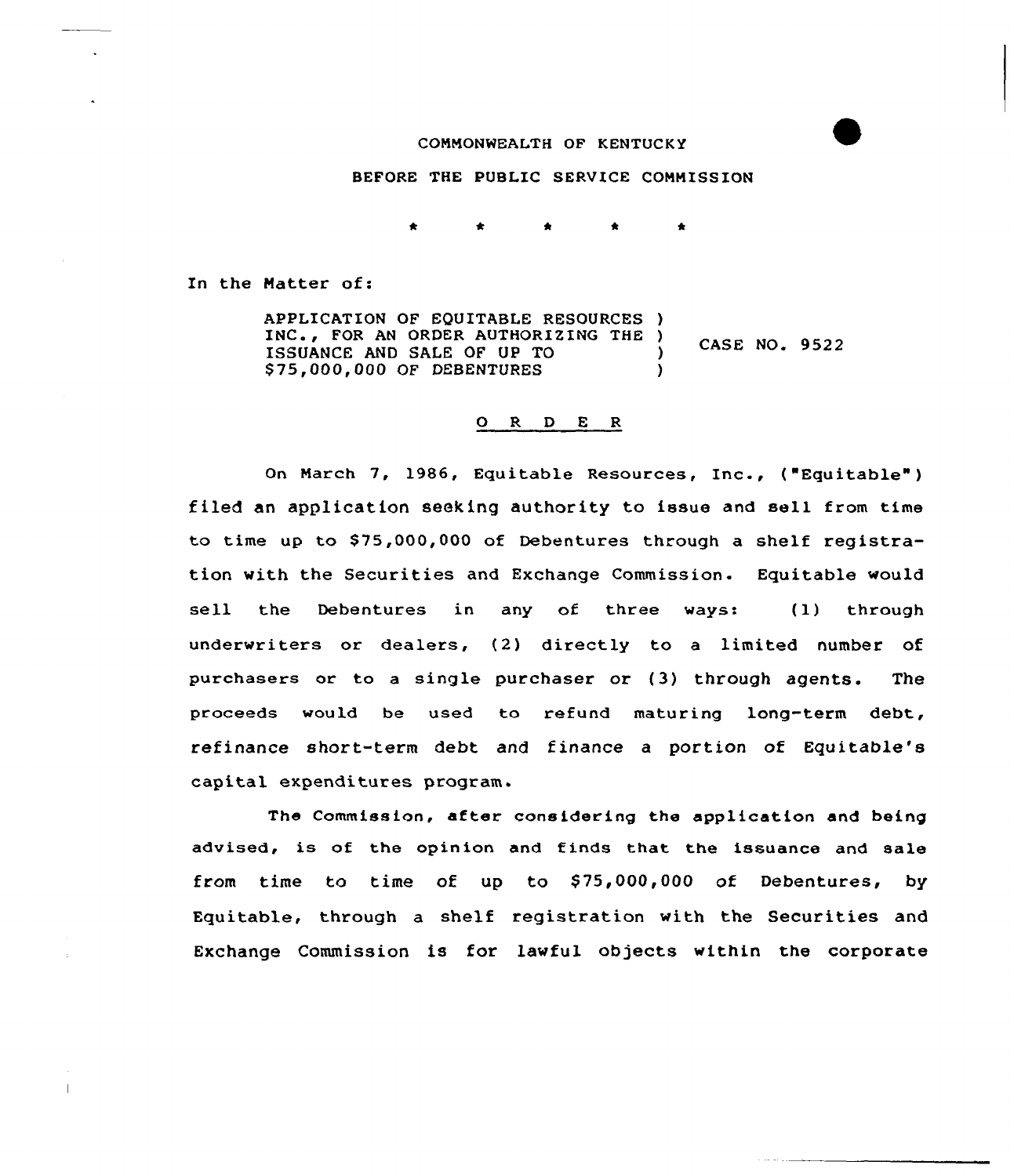purposes of Equitable, is necessary and appropriate for and consistent with the proper performance by Equitable of its service to the public and will not impair its ability to perform that service and is reasonably necessary and appropriate for such purposes. The Commission is granting approval to this financing, despite the fact that the interest rate is unknown, because the proceeds will not be used for Kentucky operations. Therefore, the financing will have no rate impact on Kentucky customers.

IT IS THEREFORE ORDERED that Equitable be and it hereby is authorized to issue and sell from time to time up to \$75,000,000 of Debentures through a shelf registration with the Securities and Exchange Commission.

IT IS FURTHER ORDERED that Equitable shall provide the Commission with a copy of the preliminary form of the Registration Statement on Form S-3 to be filed with the Securities and Exchange Commission, the Debenture Certificate proposed to be issued, as well as a copy of the actual statement of expenses incurred in the offering.

IT IS FURTHER ORDERED that the proceeds from the securities authorized herein shall be used only for lawful purposes as set out in the application.

Nothing contained herein shall be construed as a finding of value for any purpose or as a warranty on the part of the Commonwealth of Kentucky or any agency thereof as to the securities authorized herein.

 $-2-$